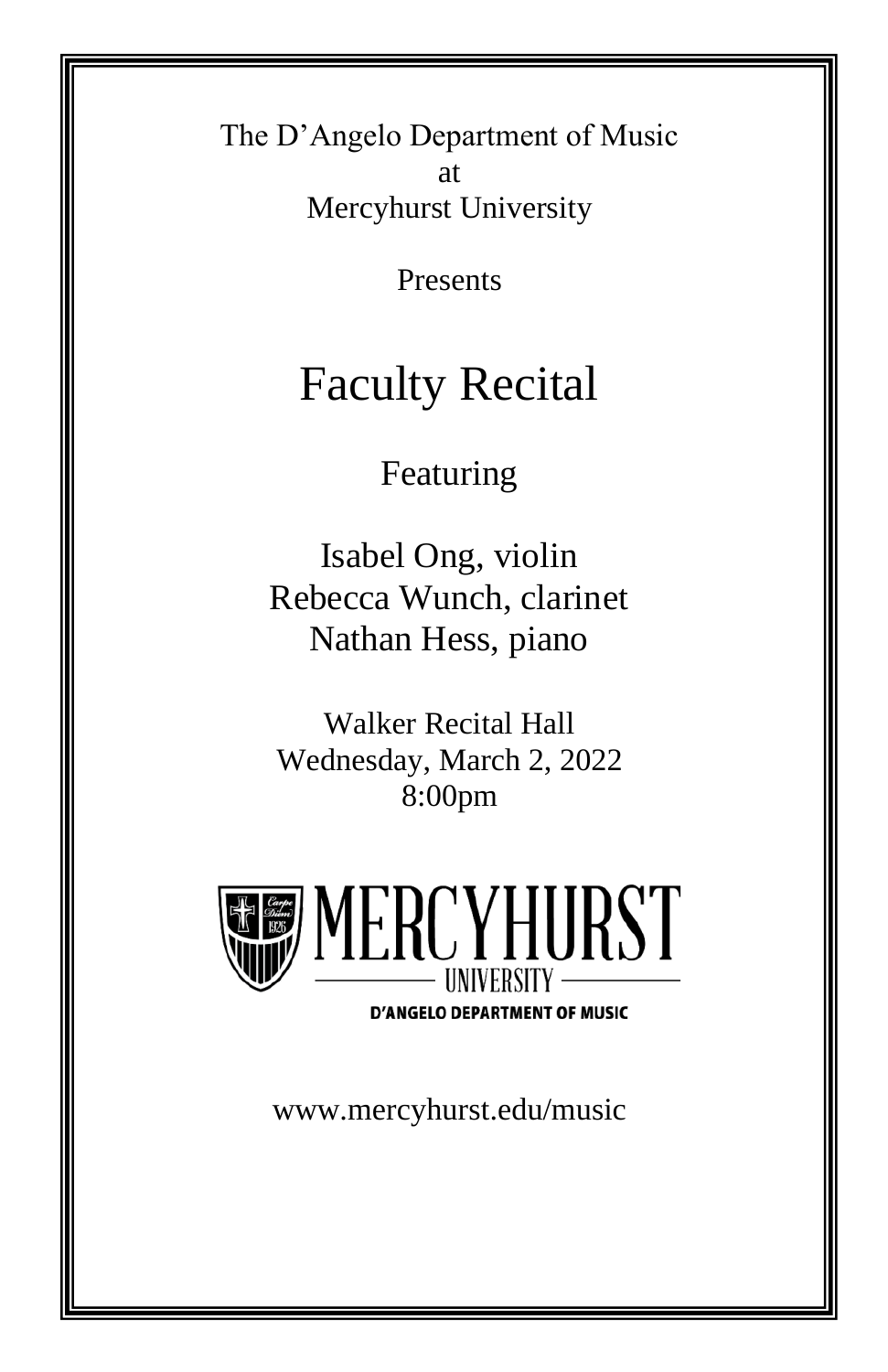Four Pieces, Op. 7 Anton Webern *Sehr langsam* (1883-1945) *Rasch Sehr langsam Bewegt*

 Isabel Ong, violin Nathan Hess, piano

Three Pieces for Solo Jazz Clarinet Andy Firth

I. Rhapsody (b. 1965)

II. Blues

Rebecca Wunch, clarinet

Sonata in E-flat Major, Op. 12, No. 3 Ludwig van Beethoven

 *Adagio con molta espressione Rondo: Allegro molto*

 *Allegro con spirito* (1770-1827)

 Isabel Ong, violin Nathan Hess, piano

Concerto for Clarinet (1947-48) Aaron Copland  *Slowly and expressively* (1900-1990)  *Rather fast*

 Rebecca Wunch, clarinet Nathan Hess, piano

The use of recording devices is strictly prohibited. Please turn off and stow all electronic devices. Thank you.

## PROGRAM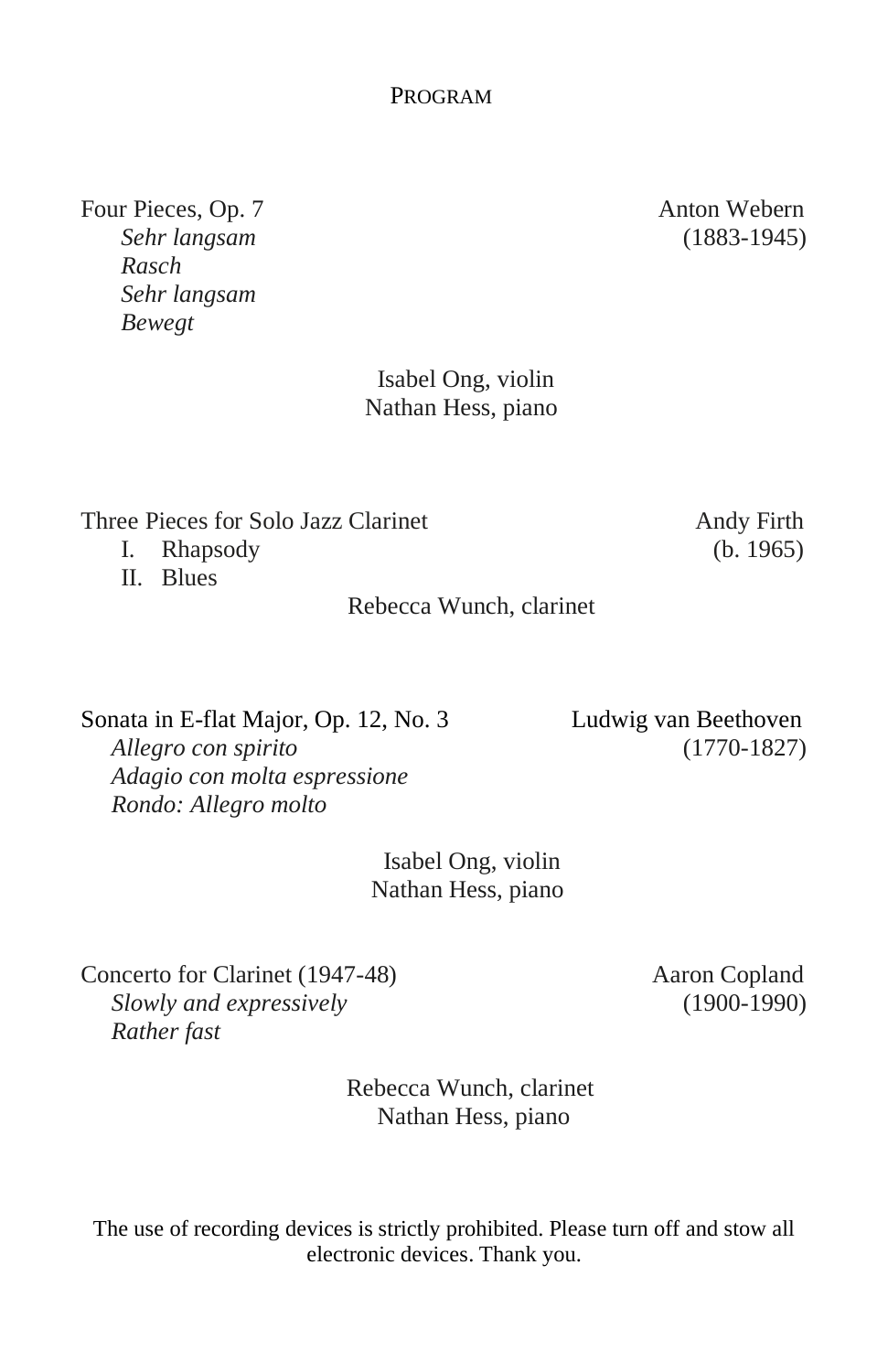#### **BIOGRAPHIES**

Violinist **Isabel Ong** is an avid chamber musician with a passion for contemporary music - in addition to serving as a member of the New Juilliard Ensemble led by Joel Sachs at the Juilliard School, she has performed at venues such as Carnegie Hall, Alice Tully Hall, National Sawdust, and MOMA and most recently, was invited to perform in the Lucerne Festival Academy Orchestra in Switzerland. An advocate for using the power of music to serve a greater humanitarian purpose, Isabel has organized and perform concerts with ASAP (Advocates for Southeast Asians and the Persecuted) honoring their nonprofit service of spreading higher education and implementing healthier and cleaner living conditions for the people of Cambodia, Thailand, Laos, and Vietnam. Whenever she is able to, Isabel travels to Taiwan to collaborate with the Adventist Women's Ministry and other missionaries to promote the arts. During the 2017-2018 season, Isabel was an inaugural member of the Spark Collective, an ensemble designed to perform new works by current compositional students at the University of South Carolina, and curate and perform interactive concerts for the community. Additionally, Isabel strongly believes in supporting the artists of today's world. In November of 2020, she co-founded a multidisciplinary art collective, called The Present Kairos, that specializes in collaborating, writing and performing music with diverse ensembles. An equally dedicated teacher, Isabel is currently teaching at SUNY Fredonia, Buffalo String Works, and spends her summers on faculty at Point CounterPoint in Vermont. She holds degrees from Juilliard (BM and MM) and is also currently completing her doctorate from the University of South Carolina. Her teachers include Joseph Lin, Laurie Smukler, and Ari Streisfeld. In her free time, Isabel can be found poring over a good book.

Originally from Erie, Pennsylvania, **Rebecca Wunch** received her undergraduate degree at Duquesne University where she studied clarinet performance with Ron Samuels, second chair of the Pittsburgh Symphony. At the same time, she studied piano with Sr. Carole Riley, Ph.D. and saxophone with world renowned performer, James Houlik. Subsequently, she received a dual Master's degree from Bowling Green University in Music Theory and Performance, and while attending graduate school had a teaching assistantship in Music Theory/Aural Skills. As a performer, she has played in various venues, such as the Nutcracker with the Toledo Ballet Company, a composer's series at Carnegie Hall, numerous performances with the woodwind trio Reed'm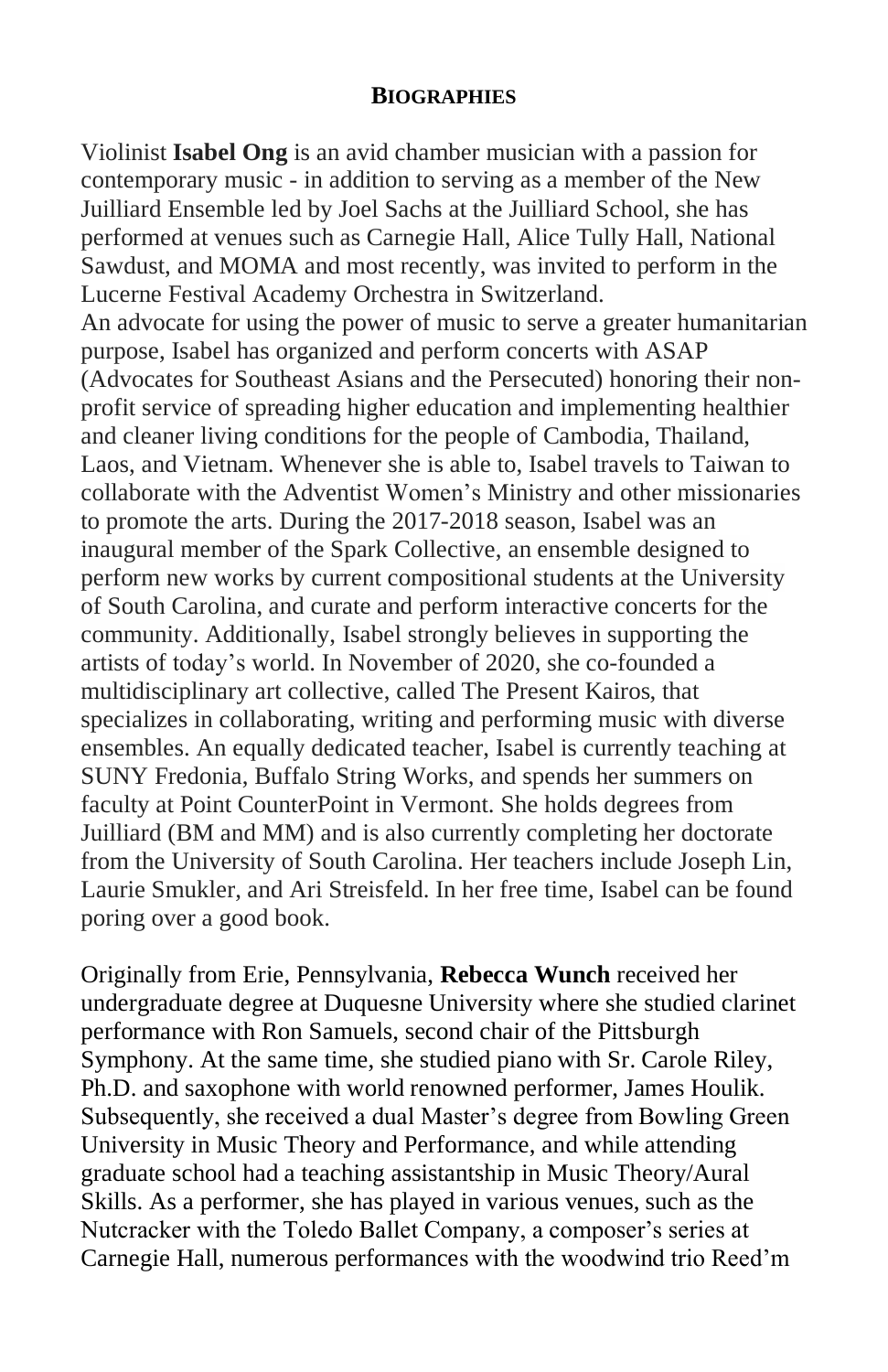& Weep, and solo performances with the Mercyhurst Orchestra. As an educator, Rebecca developed the curriculum for the Perseus House Charter School of Excellence Middle School music program, where she previously taught. Currently, as Instructor of Music at Mercyhurst University, she teaches music theory, aural skills, and clarinet and coaches the clarinet choir and saxophone quartet. In addition, she serves as the director of the Sullivan Conservatory of Music at Mercyhurst, which provides private music lessons to children and adults in the Erie area. In addition to Mercyhurst, Rebecca gives private lessons to area music students through the conservatory, plays for the Westminster Presbyterian church services and choir, and performs with the Misery Bay Big Band and Presque Isle Sax Quartet.

**Nathan Hess** has soloed with the Manassas Symphony Orchestra, Erie Philharmonic, Erie Chamber Orchestra, Western New York Chamber Orchestra, and York Symphony Orchestra, among others. Recent guest recital appearances and masterclasses have included the American Liszt Society Festival; The Americas Society in New York City; College Music Society Northeast Regional Conference; The Second Sunday Recital Series in Binghamton, NY; Bowling Green State University; Duke University; University of Wisconsin Eau Claire; Randolph College; and Duquesne University. Hess holds the Doctor of Musical Arts and Master of Music degrees from the University of Cincinnati College-Conservatory of Music, and the Bachelor of Music degree from James Madison University. For five years Hess chaired the piano program at the Pennsylvania Governor's School for the Arts in Erie, teaching piano to some of the state's most talented pre-college students. He performed in and produced a set of recordings for the textbook *Harmony in Context,* published by McGraw-Hill and written by Miguel Roig-Francoli. In addition to teaching and performing, Dr. Hess is active in Music Teachers National Association and also adjudicates frequently throughout the region and East Coast. Dr. Hess is the Mary A. Spadafor Endowed Chair of Music and Associate Professor of Music in the D'Angelo Department of Music at Mercyhurst University. He coordinates the piano area and the Roche Guest Artist Series. In 2018 he received an award for excellence in faculty scholarship. Each summer he teaches on the piano faculty at Rocky Ridge Music Center in Estes Park, Colorado. He can be heard on the Centaur label in a recording with flutist Susan Royal and in a recording of Bach arias produced by the International Trumpet Guild.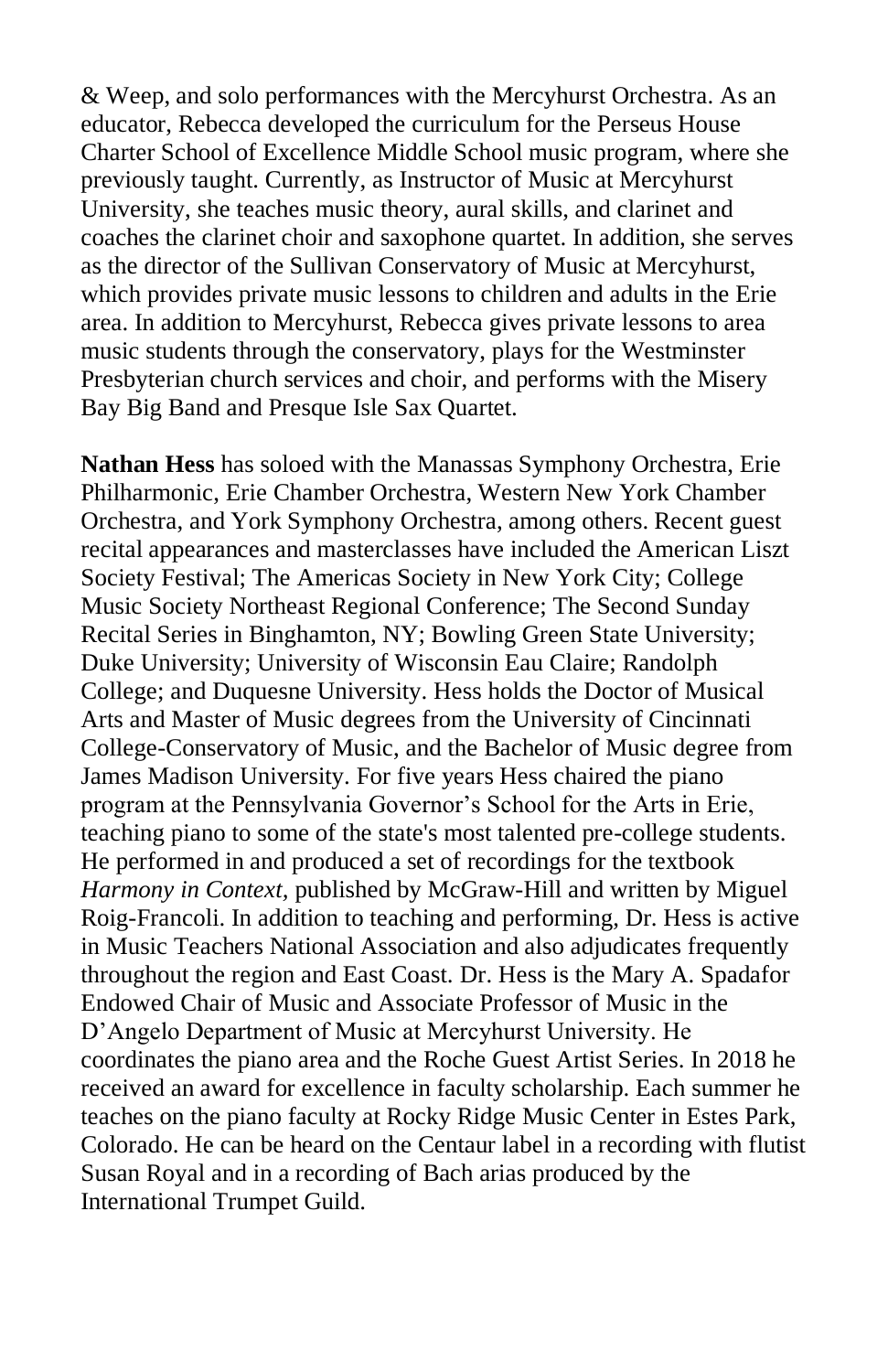#### **Wednesday, March 16, 2022**

*Faculty Recital Series* Katherine Soroka, mezzo-soprano Rob Frankenberry, tenor and piano 8 p.m. Walker Recital Hall This event is livestreamed and free and open to the public.

#### **Thursday, March 24 and Sunday, March 27, 2022\*\***

*D'Angelo Opera Theatre: Dido and Aeneas by Henry Purcell* Royce Strider, director and producer A collaboration of the D'Angelo Opera Theatre, the Mercyhurst Civic Orchestra, the D'Angelo Chamber Choir, and Mercyhurst Dance Dept. 8 p.m. on March 24; 2pm on March 27 Mary D'Angelo Performing Arts Center

#### **Monday, April 11, 2022**

*Roche Guest Artist Series* Maksim Shtrykov, clarinet, and Misuzu Tanaka, piano 8 p.m. Walker Recital Hall This event is livestreamed and free and open to the public.

#### **Tuesday, April 12, 2022**

*Roche Guest Artist Series Masterclass* Maksim Shtrykov, clarinet, and Misuzu Tanaka, piano 12:45 p.m. Walker Recital Hall This event is livestreamed and free and open to the public.

#### **Wednesday, April 20, 2022**

*Faculty Recital Series* Presque Isle Saxophone Quartet 8 p.m. Walker Recital Hall This event is livestreamed and free and open to the public.